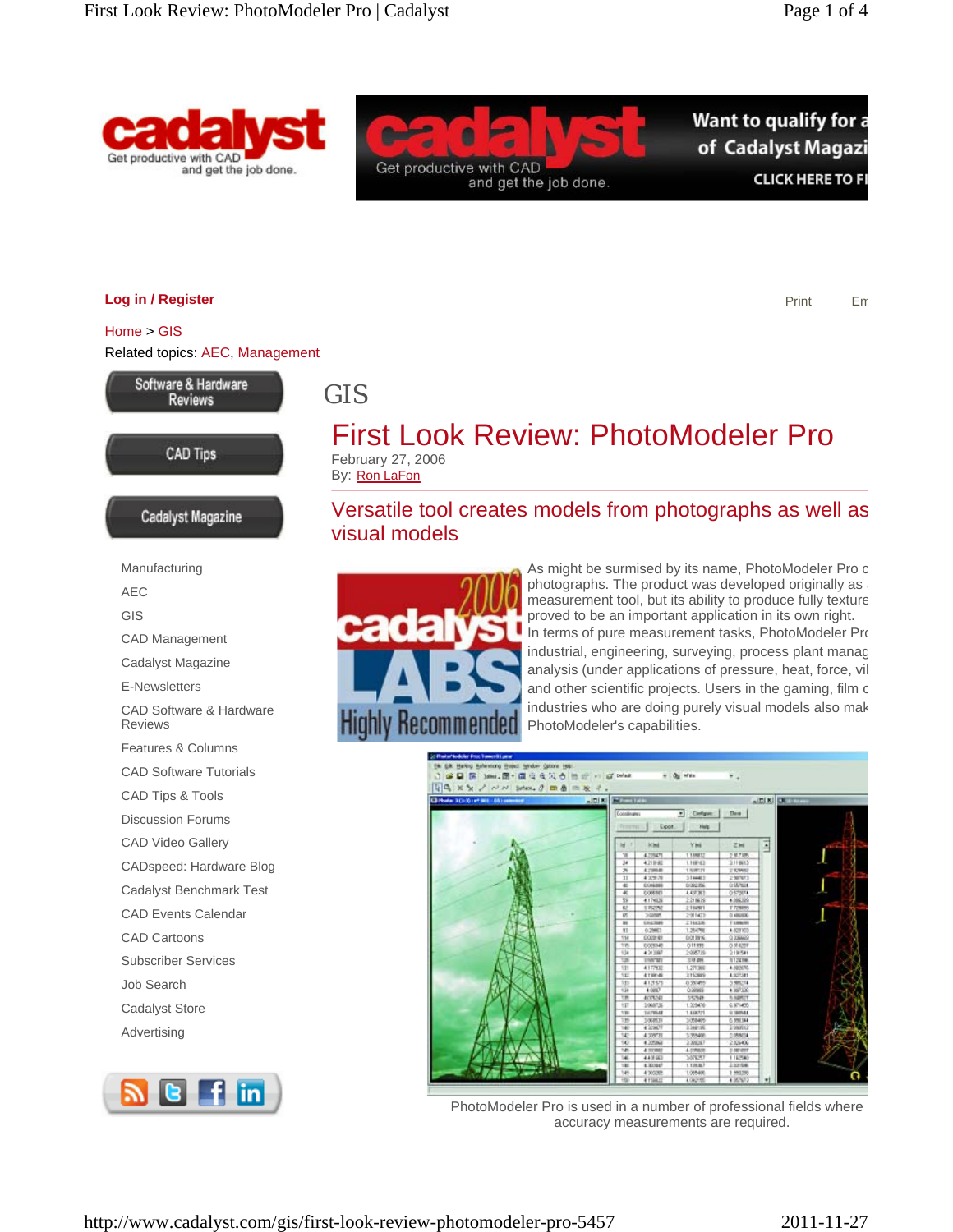

Projects begin with a digital photographic image, which can come directly from a digital a flatbed scanner (for prints) or a film scanner (for slides). Images from negatives or slid to Kodak photo CDs in digital form.

You must first calibrate the camera; calibration is necessary for each discreet lens foca calibration methods varying depending on the type of camera used. Zoom lens users w individual discreet focal lengths to be used. A known scale is derived (knowing, for exam 6ft tall), and you can add lines to the model by selecting points to generate a basic  $2D_y$ additional photographs taken from different angles or perspectives, you can generate a

My description simplifies the process, but the full procedure is not particularly difficult. I highly recommend that new users work through the beginning tutorials to better understand PhotoModeler Pro. The application interface is straightforward and easy to understand.

**Pros:** Lots of accuracy, sup range of digit **Cons:** None **Price:** \$895; available PhotoModeler 604.732.6658 www.photomo

**Photo**

The accuracy of the measurements depends on several factors, such as the number of photographs, quality of the camera and the number of reference points. PhotoModeler Pro includes image-enhancement tools for less-than-ideal photographic originals. The length of time required to create each model might vary from ten minutes for a simple model to a day or so for a complex one.

PhotoModeler Pro exports in DXF (2D and 3D), 3DS, Wavefront OBJ, VRML (1 & 2), IGES, RAW, 3DM and STL. Photo textures are

exported using 3DS, OBJ, VRML and 3DM. PhotoModeler Pro supports features such a edges, cylinders and silhouette marking tools, as well as mesh and NURBS surfaces.

Whether your final output is destined for an accurate measurement in its own right, or  $f_0$ imported into AutoCAD or 3ds max or another capable modeling or visualization tool, P provides a path to get you there.



A detailed model of a wood cabin, created in PhotoModeler Pro.

You can download a demo version of PhotoModeler Pro 5 from the PhotoModeler Web demo program, Help file and a Getting Started tutorial. Note that the demo only works v tutorial data, though it is unlimited in any other way. Here you can also download the PI